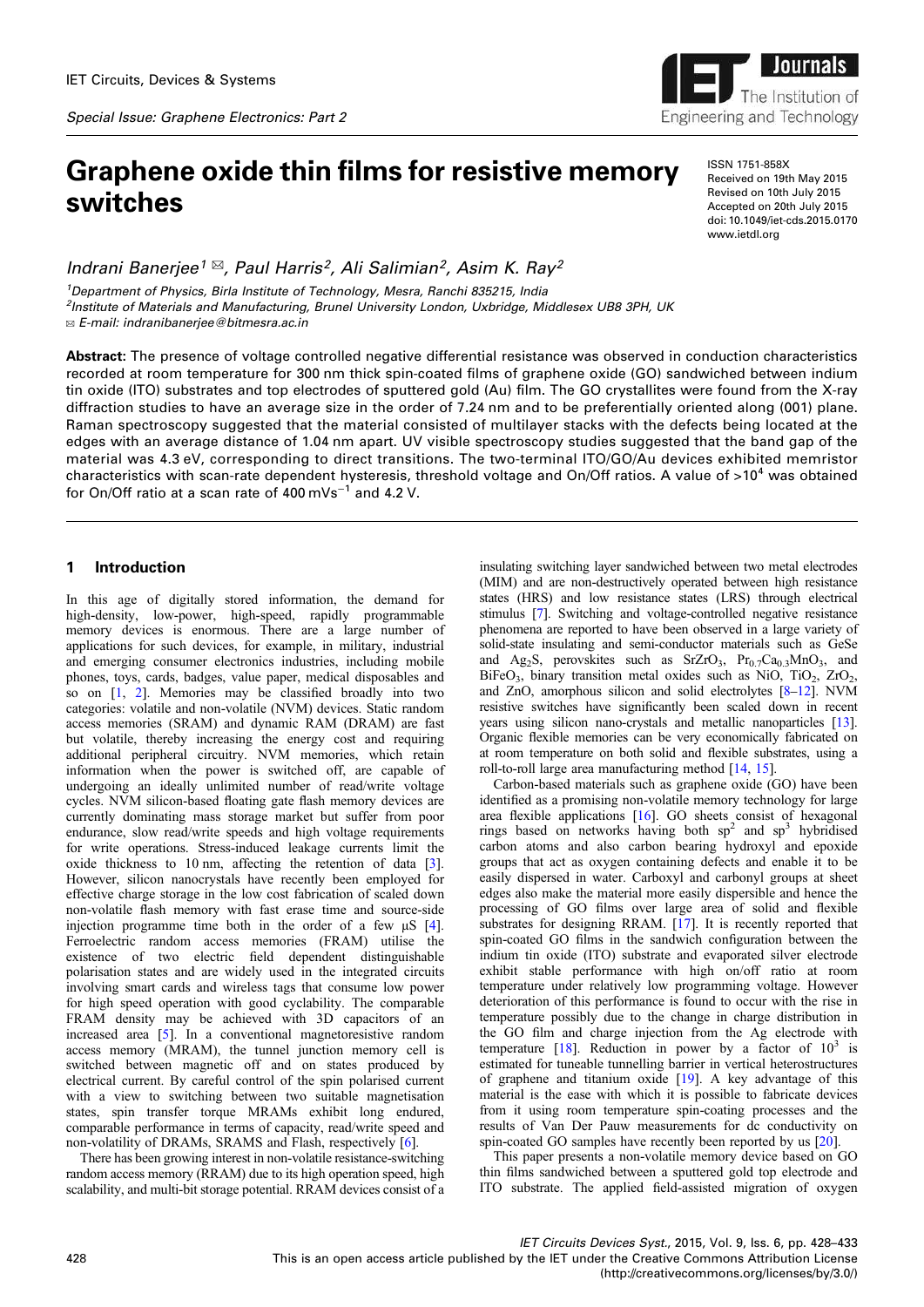functional groups such as epoxide, hydroxyl and carboxyl groups from the GO edge near the top electrode into the bulk is believed to be responsible for the transition from HRS to LRS states due to accumulation of additional  $\pi$ -electrons in dominant sp<sup>2</sup> bonds [21]. To investigate the physical nature of this resistive mechanism, measurements of the current-voltage characteristics have been performed on ITO/GO/Au as the bias voltage is swept in both forward and reverse directions between  $\pm$ 5 V through 0 V for different scan rates varying from 5 to 400 mVs<sup>-1</sup>. The degrees of hysteresis in the current-voltage characteristics, threshold voltage and on/off ratio are found to be dependent upon the scan rate. These experimental results have been interpreted in terms of a circuit model to explain the voltage controlled differential negative resistance behaviour. This observation is similar to the effect recently reported for the two terminal Au/ZnO/ITO sandwich devices during the voltage cycling at scan rates ranging from 10 to 500 mVs−<sup>1</sup> [22].

## 2 Experimental

Thin films of GO were deposited by spin-coating onto an ultrasonically cleaned suitable substrate depending upon the type of measurement. A 40 weight% dispersion of GO nanoparticles in water (supplied by Sigma-Aldrich) was spin-coated at 850 and 2500 rpm in a sequence for 15 s and 60 s respectively at room temperature. The aqueous solvent was then completely removed by oven drying at 100°C in air. The spin-coated samples were examined using a Zeiss Supra 35VP field emission scanning electron microscope (FESEM). A 10 keV beam was used in conjunction with an in-lens secondary electron detector system. The X-ray diffraction (XRD) pattern of the drop cast GO film on a glass substrate was recorded using Bruker D8 Advance instrument scanning in the  $2\theta$  range of 5–100°, with a step size of 0.02° p/s using  $CuK\alpha$  radiation of wavelength 0.15406 nm. Raman spectroscopic studies were carried out on the spin-coated sample using a Horiba Jobin–Yvon LabRAM HR800 instrument fitted with an argon laser (514 nm). UV-visible absorption spectra of spin-coated GO on quartz substrates were recorded using a Perkin– Elmer LAMBDA 650 spectrophotometer between 400 to 800 nm scanning at the rate 654.8 nm/min. The architecture of GO based two terminal device was a simple sandwich structure between the ITO substrate and sputtered gold electrode as shown in Fig. 1a. The current (I) passing through the device was measured using a Keithley 617 electrometer in a microprocessor controlled system as the bias voltage  $(V)$  was cycled between  $\pm$ 5 V at scan rates ranging from 5 to 500 mV/s with the ITO electrode grounded. The connecting leads were calibrated for low current measurements.

### 3 Results and discussions

The results of studies of morphology, structure and the vibrational studies on GO films have been presented. The electrical characteristics of the Au/GO/ITO device have also been analysed.

### *3.1 GO thin film characterisation*

 $(001)$ 

2500

2000

Fig. 1b shows a FESEM micrograph of the spin-cast GO film. Densely packed, compact formed into widely spread sheets of GO nanocrystals having large surface area are visible. The morphology resembles strongly folded sheets of GO. This indicates that the sheets are mostly overlapped and folded rather than agglomerated.

Fig. 2a shows the XRD spectrum for the drop-cast GO sample. Drop-cast GO films were used for this investigation to apply





Fig. 1 Architecture of GO based two terminal device was a simple sandwich structure between the ITO substrate and sputtered gold electrode

a Sandwich structure of the GO between the ITO and gold electrode b SEM image of GO film and

 $c$  equivalent circuit for the device in Fig.  $1a$ 

# Fig. 2 XRD and Raman spectra

a XRD pattern of a drop-cast GO sample on a glass substrate b Raman spectrum of GO film spin-coated onto an ITO glass substrate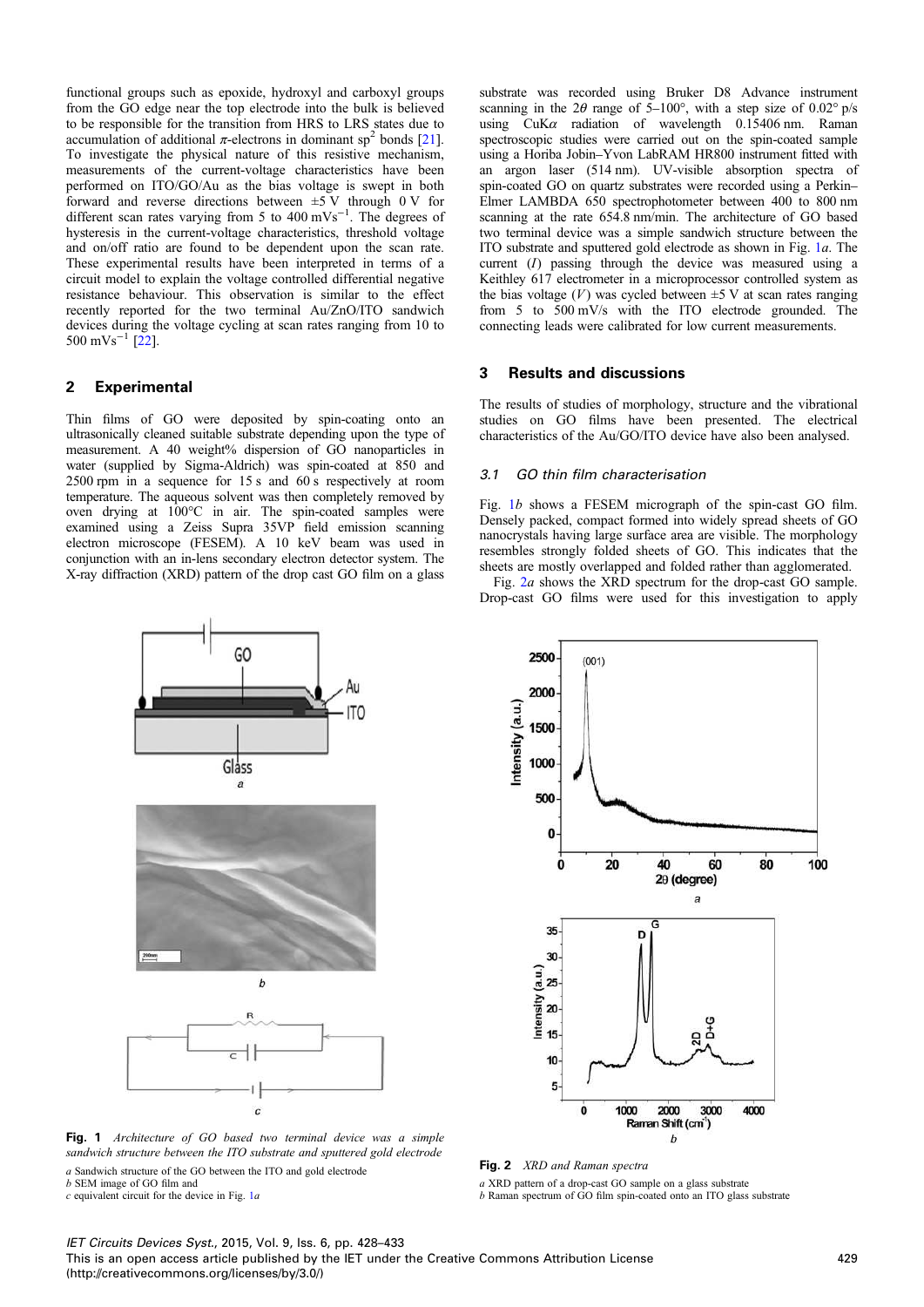thicker coatings so as to improve the signal to noise ratio, which was poor for the thin spin-coated samples. The sharp diffraction peak at  $2\theta = 10^{\circ}$  is identified with the (001) plane of GO. The position of the Bragg peak is susceptible to the extent of oxidation and ambient environment  $[23, 24]$ . The interlayer distance  $(d$ -spacing) is estimated to be 0.88 nm from Bragg's law. The interlayer distance is larger than the reported value of 0.335 nm for pristine graphite corresponding to a diffraction peak at 27°. This increase in the d-spacing may be attributed to the possible presence of oxygen containing functional groups on the GO edge [25]. Using the Scherrer equation, the mean crystalline diameter and the average number of layers in a crystallite were found to be 7.24 nm and ∼8 respectively. These values are in agreement with those obtained for sonochemically synthesised GO films, implying an improvement of film quality over one formulated by the conventional method [26].

The Raman spectrum in Fig.  $2b$  of the GO spin-coated film shows four peaks at 1350, 1580, 2680 and 2950 $cm^{-1}$  which are identified as  $D$ ,  $G$ ,  $2D$  and  $D + G$  bands, respectively. The  $D$  peak represents the breathing mode of aromatic rings arising due to the defects in the sample and therefore its peak intensity is often used



Fig. 3 Displays the UV-visible spectrum of the GO film on a quartz substrate

a UV-visible absorbance spectrum of spin-coated GO on a quartz substrate b Tauc plot of  $(Ah\nu)^2$  against incident photon energy  $h\nu$  (4eV  $\leq h\nu \leq 6$  eV) and

c Urbach plot of ln(A) against hv (2.2eV  $\leq$  hv  $\leq$  2.6 eV)

as a measure of the degree of disorder. The G peak corresponds to the optical  $E_{2g}$  phonons at the Brillouin zone centre resulting from the bond stretching of  $sp^2$  carbon pairs in rings and chains both. The ratio of  $I_D/I_G$  is reported to be increase as the defects become further apart, to a maximum of ∼3 at a spacing of 3.2 nm and thereafter decreases. The  $I_D/I_G$  ratio and FWHM of these peaks provide quantitative information regarding the distance  $L_D$ between defects as a measure of the amount of disorder. It has been reported that the intensity ratio between 0 and 3.5 exhibit a skewed parabolic dependence on  $L<sub>D</sub>$  in the range of 1 to 10 nm, reaching the peak of ~3 at  $L_D = 3.2$  nm. Using this characteristic behaviour, the ratio  $I_D/T_G = 0.938$  corresponds to  $L_D = 1.04$  nm for values of 136 and 69 cm<sup>-1</sup> obtained in this work for FWHM for  $D$  and  $G$  bands respectively  $[26]$ . These defects are likely to be predominantly at the edges of the flakes [27]. The relatively weak 2D peak is attributed to double resonance transitions resulting in the production of two phonons with opposite momentum. The 2D band for monolayer graphene is sharp and symmetric about the centre; a broad band seen for the sample under the present investigation indicates of multiple-layer stacking. The intensity ratio of  $I_G/I_{2D}$  for the sample was found to be ∼2.8 implying the presence of both single and multiple layers.  $D + G$  peak at 2950 cm<sup>-1</sup> also indicates the disorder on GO and the presence of defects [28].

Fig. 3a displays the UV-visible spectrum of the GO film on a quartz substrate. The absorption peak is observed at 230 nm which is attributed to  $\pi$ - $\pi$ <sup>\*</sup> transition of the atomic C-C bonds and the shoulder peak at ~ 300 nm corresponds to  $n-\pi^*$  transitions of aromatic C-C bonds [29]. The Tauc plot of  $(Ah\nu)^2$  against incident photon energy hv in Fig.  $3b$  is found to be linear over the range of photon energies from 4.5 to 5 eV, where A is the measured absorbance. This linear dependence above the fundamental absorption edge implies the existence of direct transitions [30]. The magnitude of the band gap was found to be 4.3 eV from extrapolation of this linear portion to the intercept of the ordinate corresponding to  $A = 0$ . These indirect wideband features are in good agreement with reported observation on GO films synthesised by a modified Hummers'procedure [31]. The width of the localised states tailing into the band gap was estimated to be 1.3 eV from the Urbach plot of  $ln(A)$  versus  $(h\nu)$  shown in Fig. 3c. The refractive index of 2.1 was calculated from the Lorentz–Lorenz equation for electronic polarisability in the modified form of  $(n^2-1)/(n^2+2) = 1-\sqrt{Eg/20}$  [32].

### *3.2 Electrical measurements*

A set of reproducible current-voltage  $[I(V)]$  characteristics in Fig. 4 was recorded for a single cycle at room temperature for the Au/GO/



Fig. 4 Current-voltage  $[I(V)]$  characteristics of ITO/GO/Au sample at room temperature for the scan rate of  $5 \, mVs^{-1}$ , arrows indicating the direction of the sweep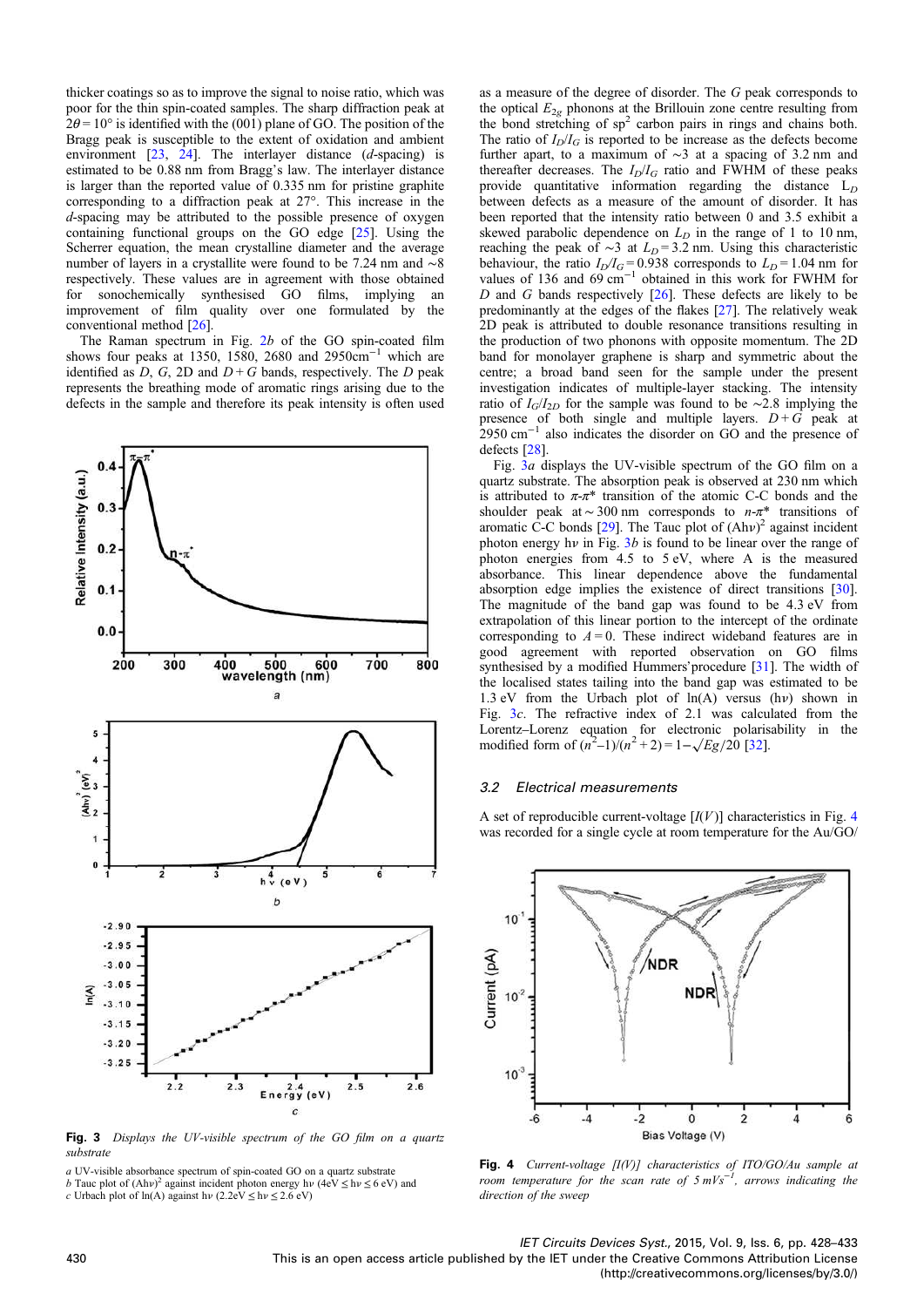

Fig. 5 High-resistance (closed circles) and low resistance (closed square) over 100 cycles at the bias voltage of 1.5 V and 5  $mVs^{-1}$ 

ITO device as the bias voltage  $V$  was swept at the scan rate of 5 mVs−<sup>1</sup> in both forward and reverse directions between ±5 through 0 V. It is evident that the current level in the first forward sweep from 0 to  $+5$  V (low resistance ON state) is greater than that in the reverse sweep from +5 V. Two types of behaviour are found to exist in the reverse sweep separated by the threshold voltage  $V_T^+ = 1.8 \text{ V}$  corresponding to  $d/dV = 0$ . The first type represents the high resistance Off state with continual decrease in current as the bias voltage  $V$  is progressively reduced from  $+5$  V



until the threshold voltage of 1.8 V. The On–Off ratio which is defined as the ratio of current in the ON state to that in the Off state corresponding to a given bias voltage is found to be  $2 \times 10^2$ at the threshold voltage  $V_T^+ = 1.8$  V. Second, the rise in I is observed with respect to decreasing  $V$  in the bias voltage from 1.8 to 0 V, giving rise to the almost symmetrical voltage-controlled negative differential resistance (NDR) effect. The On and Off states were also found to exist as the device was cycled between 0 to  $-5$  V and back to  $V_T$ <sup>-</sup> = −2.5 V at which the NDR regime was found to have set in.

During the LRS state, filamentary conducting channels are believed to have formed by oxygen vacancies and electron traps in the GO matrix connecting two electrodes resulting from the field-assisted migration of oxygen-related functional groups such as epoxide, hydroxyl and carboxyl groups at the GO edge near the top Au electrode into the GO bulk. As a result, the concentration of interlayer  $\pi$  electrons increases as sp<sup>2</sup> bonding becomes dominant over sp<sup>3</sup> bonding, giving rise to high conductance. As the voltage is swept in the reverse direction, the oxygen-related groups diffuse into the GO edge from the ITO electrode giving rise to the LRS regime [33]. The replenishment of oxygen vacancies in the GO film becomes complete at the threshold voltage possibly due to migration of oxygen ions from the ITO substrate and conducting filaments have now been ruptured. For



room temperature for the scan rate of

- 
- 

Fig. 7 Scan-rate dependence

a Hysteresis area

- $b$  Zero bias capacitance  $C_0$
- $c$  Threshold voltage  $V<sub>T</sub>$



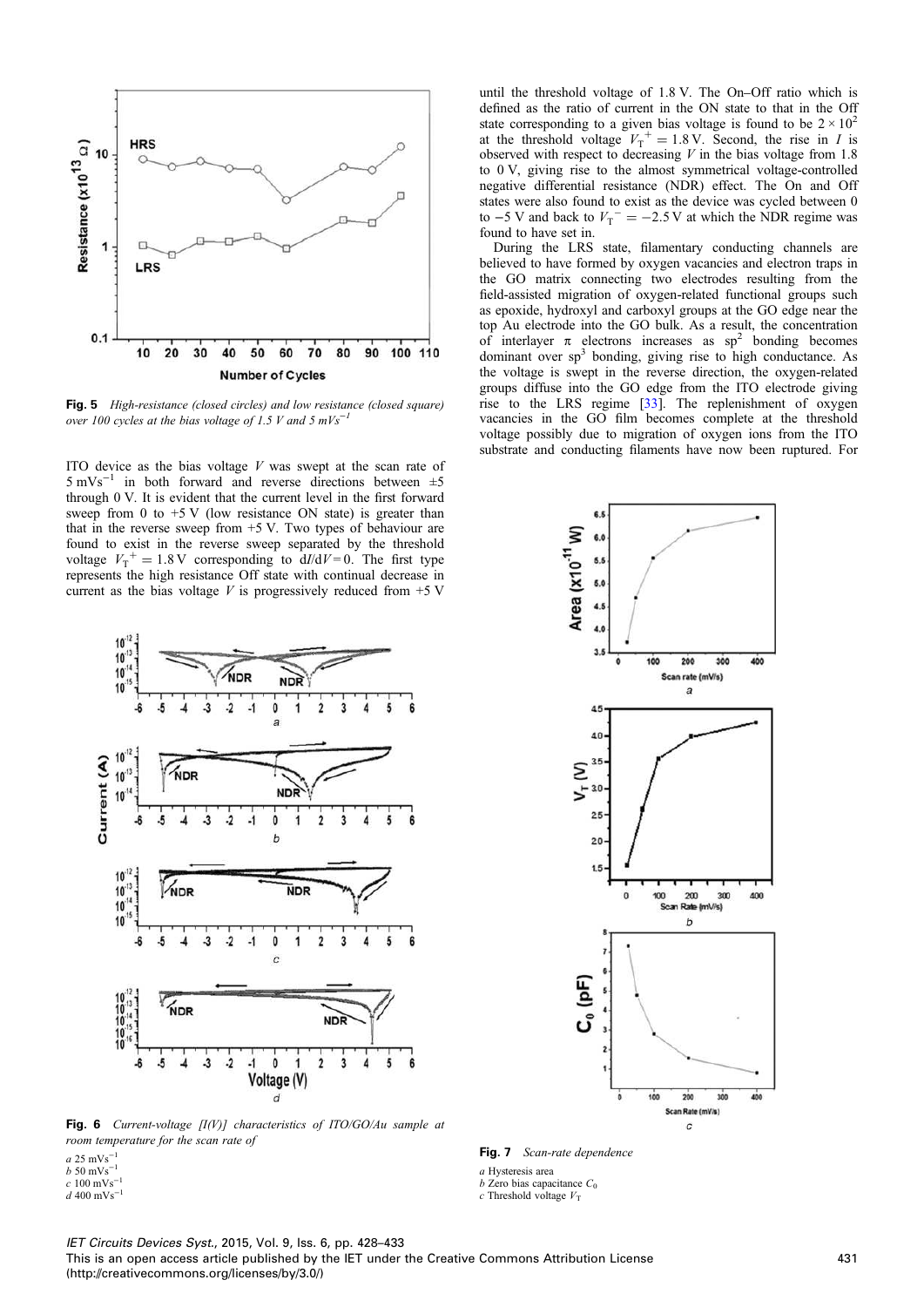further decrease in the bias voltage  $V$ , the migration of oxygen-related groups begins to take place with gradual reforming of the GO layer, resulting in NDR. Similar arguments are also applicable for the negative bias regime but functional groups at the GO edge near the ITO electrode become active in this case. The presence of these groups at the GO edges is consistent with our earlier observation from the Raman spectroscopy.

The stability of the device has been examined by performing the measurements over 100 voltage cycles between 0 and 5 V and 5 and 0 V at the scan rate of 5 mV/s. Fig. 5 shows the variation of HRS and LRS recorded in different cycles. For the first 50 cycles, the ratio of HRS to LRS is found to be approximately 10. Further voltage cycling appears to have considerable effect on endurance of the switch as the ratio is reduced to 4. This type of variation is expected because of statistical nature of the formation and rupture of conducting filaments. However, both HRS and LRS remain well resolved and there is no overlapping between two states, indicating the reasonably stable and non-volatile features of the Au/GO/ITO memory resistive switch.

As shown in Fig. 6, the existence of multiple resistive states is also observed when the measurements are repeated for the voltage cycling at four higher scan rates rising to 400 mVs<sup>-1</sup>. The degree of the hysteresis which shows clearly the transition between HRS and LRS during the voltage sweeps is found to be dependent upon the scan rate  $\tau$  (= dV/dt). The effect may be explained in terms of an equivalent circuit in Fig. 1c consisting of two passive components, resistance  $R$  and capacitance  $C$  in parallel is proposed to explain the characteristic features of  $[I(V)]$  curves of the Au/ GO/ITO device. The net current  $I$  is the sum of the displacement components in the form

$$
I = \frac{V}{R} + C(V)\tau + V\tau \left(\frac{\mathrm{d}C}{\mathrm{d}V}\right) \tag{1}
$$

This circuit is consistent with charge-trapping mechanisms which are relevant for the present case in light of earlier observation from Raman spectral studies of the presence of the defects and stacking layers in GO thin films.  $(dC/dV)$  and  $C(V)$  are regarded as being largely responsible for determining the magnitude of the hysteresis. For  $d/dV = 0$ , the threshold voltage  $V_T$  is obtained in



Fig. 8 Dependence of On-OFF ratio of the ITO/GO/Au switch on the bias voltage for the scan rate of

 $a$  5 mVs<sup>-1</sup> (open squares)<br>b 25 mVs<sup>-1</sup> (open triangles)<br>c 50 mVs<sup>-1</sup> (open stars)<br>d 100 mVs<sup>-1</sup> (open circles)

the form

$$
V_{\rm T} = -\frac{(1/R\tau) + 2(\text{d}C/\text{d}V)}{\text{d}^2C/\text{d}V^2}
$$
 (2)

Numerically computed values of the hysteresis loop area in Fig. 7*a* displays a sharp rise from  $3.75 \times 10^{-11}$  W to  $6.25 \times 10^{-11}$  W as the scan rate is increased from 5 mV/s to 200 mV/s. This behaviour is followed by slow tendency at higher scan rates for saturation to occur. This implies that the power consumption of the switch is smaller at slow  $\tau$  than that at fast  $\tau$ . Similar increase of  $V<sub>T</sub>$  with respect to the scan rate is observed in Fig. 7b, indicating the occurrence of filament rupture at higher voltage for high  $\tau$  than low  $\tau$ . Values of zero bias capacitance  $C_0$  are estimated from the knowledge that the short circuit current  $I_{\rm sc} = C_0 \tau$  corresponding to  $V=0$  using (1). Fig. 7c displays a sharp decrease of  $C_0$  with increasing  $\tau$ . The available response time for charges responsible for filamentary conduction to align with the changing applied field becomes shorter with the increase in the scan rate. At the low voltage scan rate, the charge carriers have sufficiently large relaxation time to respond to the relatively slow voltage variation. On the other hand, charge carriers are too slow to relax to the fast changing voltage.

The on/off ratio of currents in the OFF and ON states are shown in Fig. 8 for different scan rates. The on/off ratio reaches a maximum value at threshold voltage  $V_T$  for each scan rate and the highest value of  $4 \times 10^4$  has been achieved for on/off ratio of the ITO/GO/ Au resistive switch corresponding to  $V_T^+ = 4.3$  V at the scan rate of 400 mV/s. The present results are at least two orders of magnitude higher than those reported for the switch made of the spin-coated GO film sandwiched between aluminium electrode and the polyethersulfone substrate [34].

### 4 Conclusions

Commercially available GO nanoparticle dispersions have been used in this study to produce spin-coated thin films. It is found that the sequential use of two speeds of 850 and 2500 rpm for 15 and 60 s, respectively is suitable for the cost-effective formulation of high quality, uniform GO film. XRD spectroscopic studies reveal the formation of an eight layered polycrystalline structure preferentially oriented along (001) plane, with average GO crystallite size in the order of 7.24 nm. Defects are situated at the edges of the GO flakes with an average distance between them of about 1.04 nm. The electronic transition was found to be indirect over a wide bandgap of 4.3 eV. The occurrence of NDR is observed in the room temperature  $I(V)$  characteristics of the two terminal ITO/GO/Au devices as the bias voltage  $V$  is swept in both forward and reverse directions between ±5 through 0 V. The formation and rupture of conducting filaments are believed to be responsible for this type of behaviour. The degree of hysteresis is found to dependent upon the scan rate  $\tau$  as the rate is varied from 5 to  $400 \text{ mVs}^{-1}$ . The on/off ratio is found to be increasing with the rise in the scan rate, giving a value of the ratio  $\geq 10^4$  at  $\tau =$ 400 mVs<sup>-1</sup> corresponding to  $V_T = 4.2$  V. An equivalent circuit model predicts increasing power consumption with increasing scan rate  $\tau$ , implying that an optimum trade-off between power consumption and on/off ratio needs to be identified for a given application.

### 5 Acknowledgment

Dr Indrani Banerjee is grateful to Commonwealth Association, UK for funding the present research work under the fellowship placement scheme (grant reference INCF-2014-66).

#### 6 References

1 Meena, J.S., Sze, S.M., Chand, U., et al.: 'Overview of emerging nonvolatile memory technologies', Nanoscale Res. Lett., 2014, 9, Article Number: 526

 $e$  400 mVs<sup>-1</sup> (closed squares)